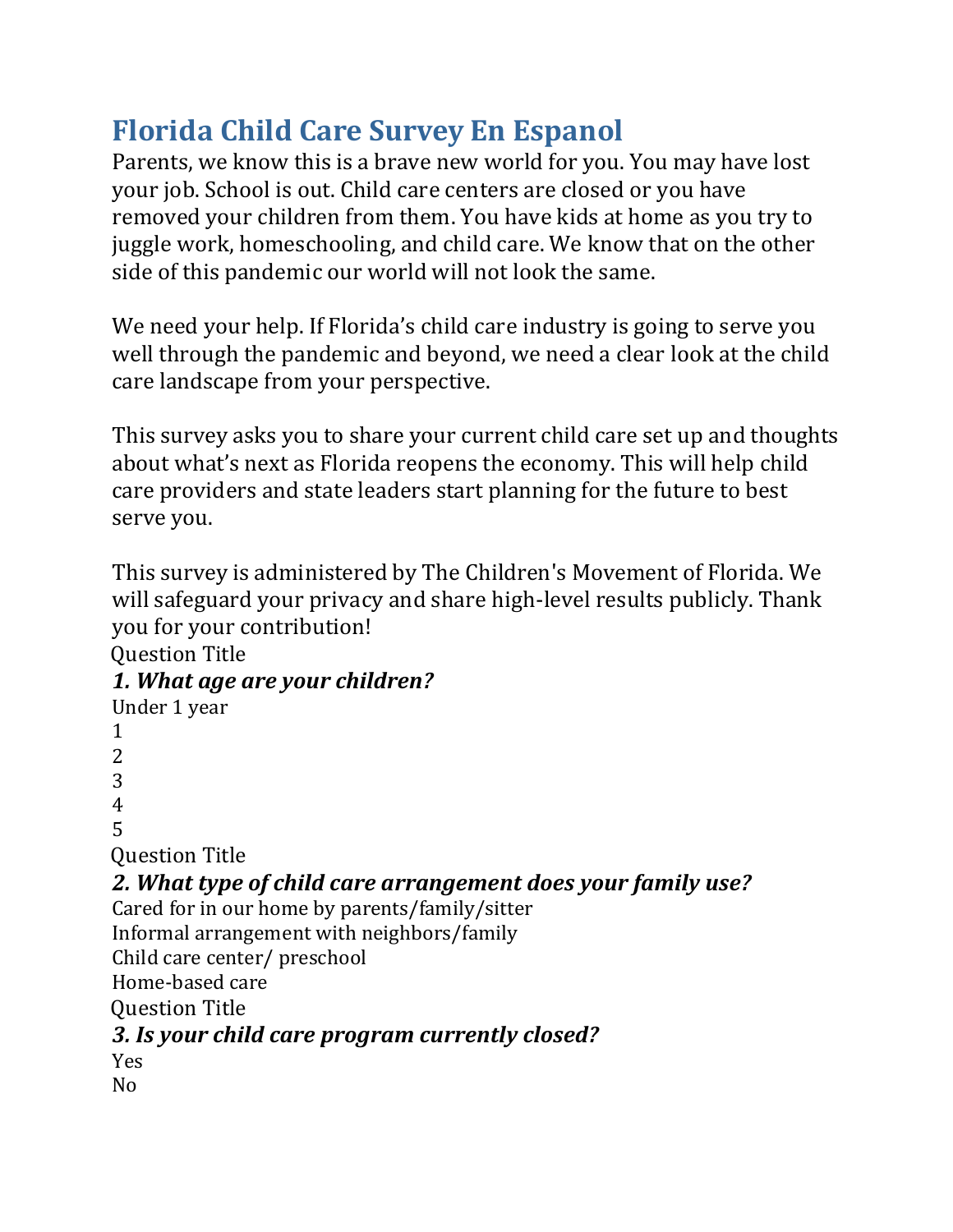N/A

Question Title

## *4. If your child care center is currently closed, are they offering distance learning? w*

Yes No N/A

Question Title

#### *5. If your children are home with you, are you using any of these*  $resources?$

Activities provided by the school Virtual classes Museum events Online parenting/teaching blogs None Other (please specify) Question Title

### *6. If your children are not currently in care (and were before), what is your primary concern with having your children out of care? w*

Missing out on learning

Forgetting what they already learned Not being able to give them enough attention during the day

Not being able to feed them regularly

Not having a safe place for them

N/A my children were not in care before

N/A my children are in care now

Other (please specify)

Question Title

## *7. How are you feeling? w*

I am managing well

Some days I feel I am losing my mind but I know when to step away for a break. I am really stressed out and don't know what to do.

Question Title

### *8. Are you experiencing issues finding appropriate care for your child*  $right now?$

Yes

No

N/A I am not looking for care right now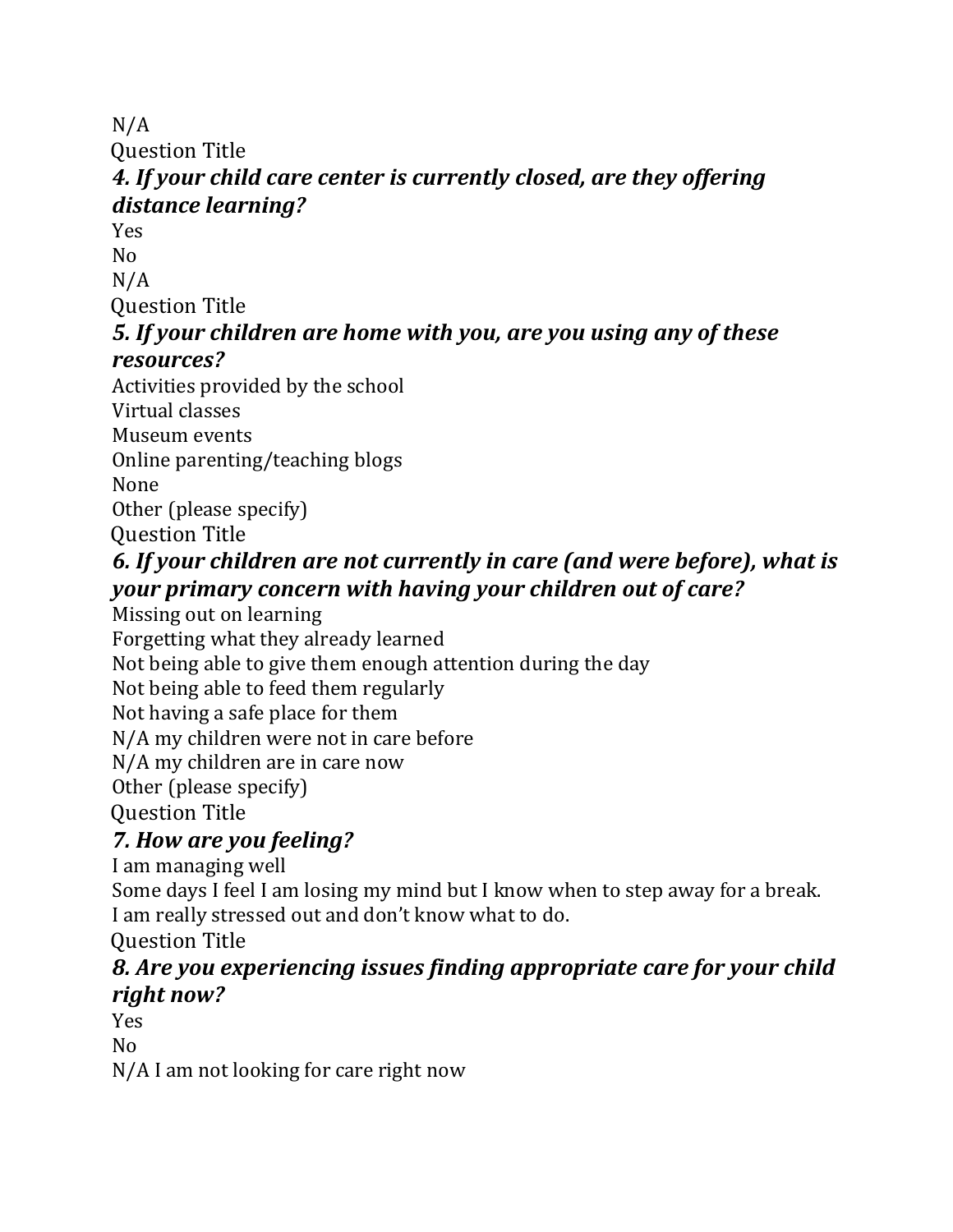Question Title

## *9. If you are experiencing issues finding appropriate care for your child, please tell us about your situation. If not, please scroll down. w*

Question Title

#### *10. Will you send your child back to the same child care arrangement as soon as they reopen?w*

Yes No, not yet No, never N/A

Question Title

#### *11. If you won't send your child back to the same child care arrangement, please tell us why.w*

Worried about safety/health of my child

Worried about lack of access to programs in my area

Costs too much

Job loss/change

I will make other arrangements with family or friends

I only want part-day or part-week care now

 $N/A$ 

Other (please specify)

Question Title

#### *12. What could a child care provider do to make you more comfortable about health and safety? w*

Question Title

*13. Are you willing/able to pay more for a child care center that has the ability to enact all of the CDC guidelines (social distancing, fewer children in class, etc.)? w*

Yes

 $N<sub>0</sub>$ 

Question Title

*14. Would you be interested in providing feedback directly to state officials responsible for child care health/safety regulations and/or being involved in discussions about any future laws that will impact the child care industry? w*

Yes

No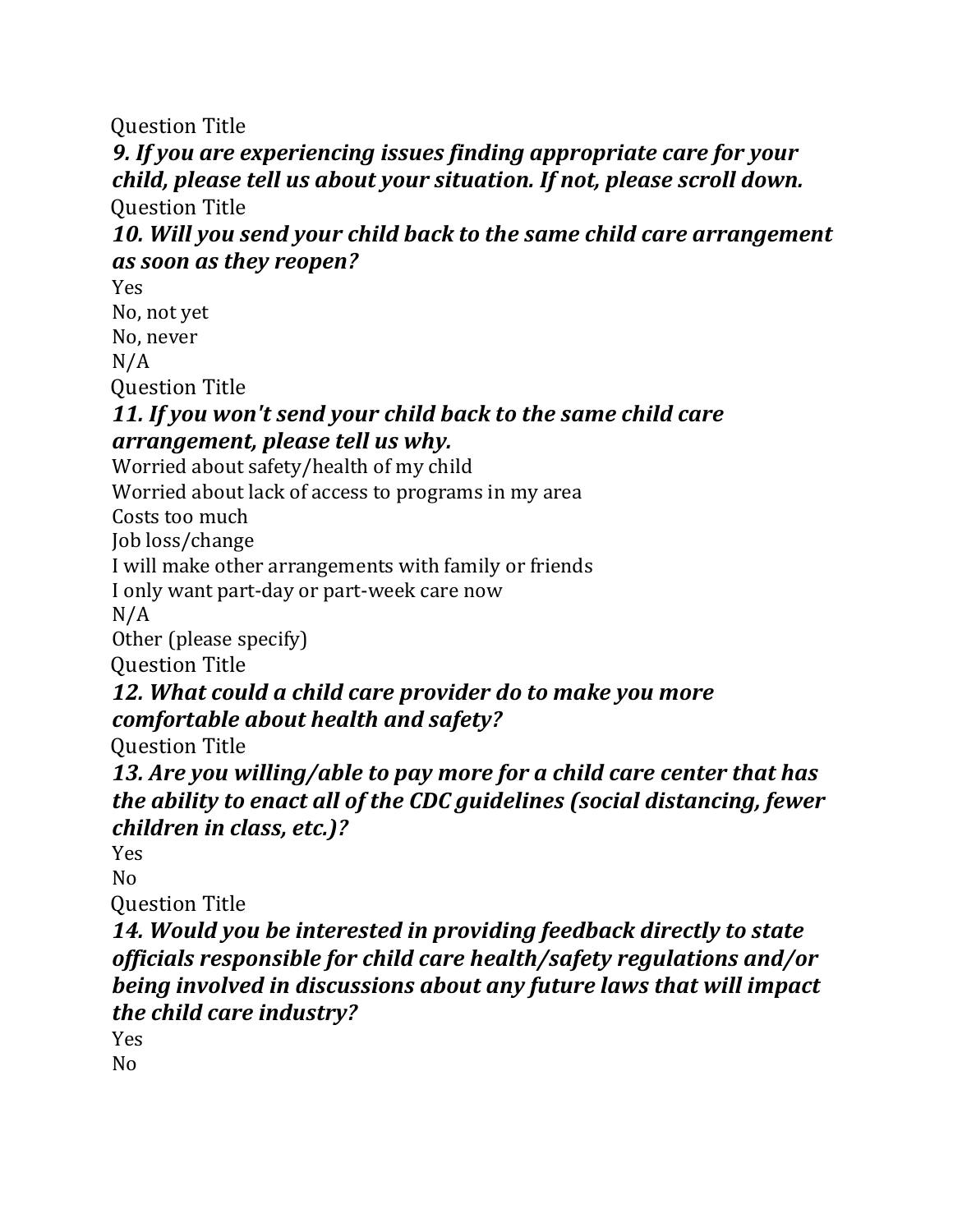Question Title *15. If you are interested in providing feedback, please include your email address here. w* That's it! Please tell us about yourself. Question Title *16. What is your age? w* Under 25 26-30 31-35 36-40 41-45 46-50  $50+$ Question Title *17. What county do you live in? w* Question Title *18. What is your zip code? w* Question Title *19. What is your annual household income? w* Under \$15,000 Between \$15,000 and \$29,999 Between \$30,000 and \$49,999 Between \$50,000 and \$74,999 Between \$75,000 and \$99,999 Between \$100,000 and \$150,000 Over \$150,000 Question Title *20. Is your child a School Readiness recipient? w* Yes No Not sure Question Title *21. Are you an essential worker as characterized by Governor DeSantis' Executive Order? w* Yes No Not Sure